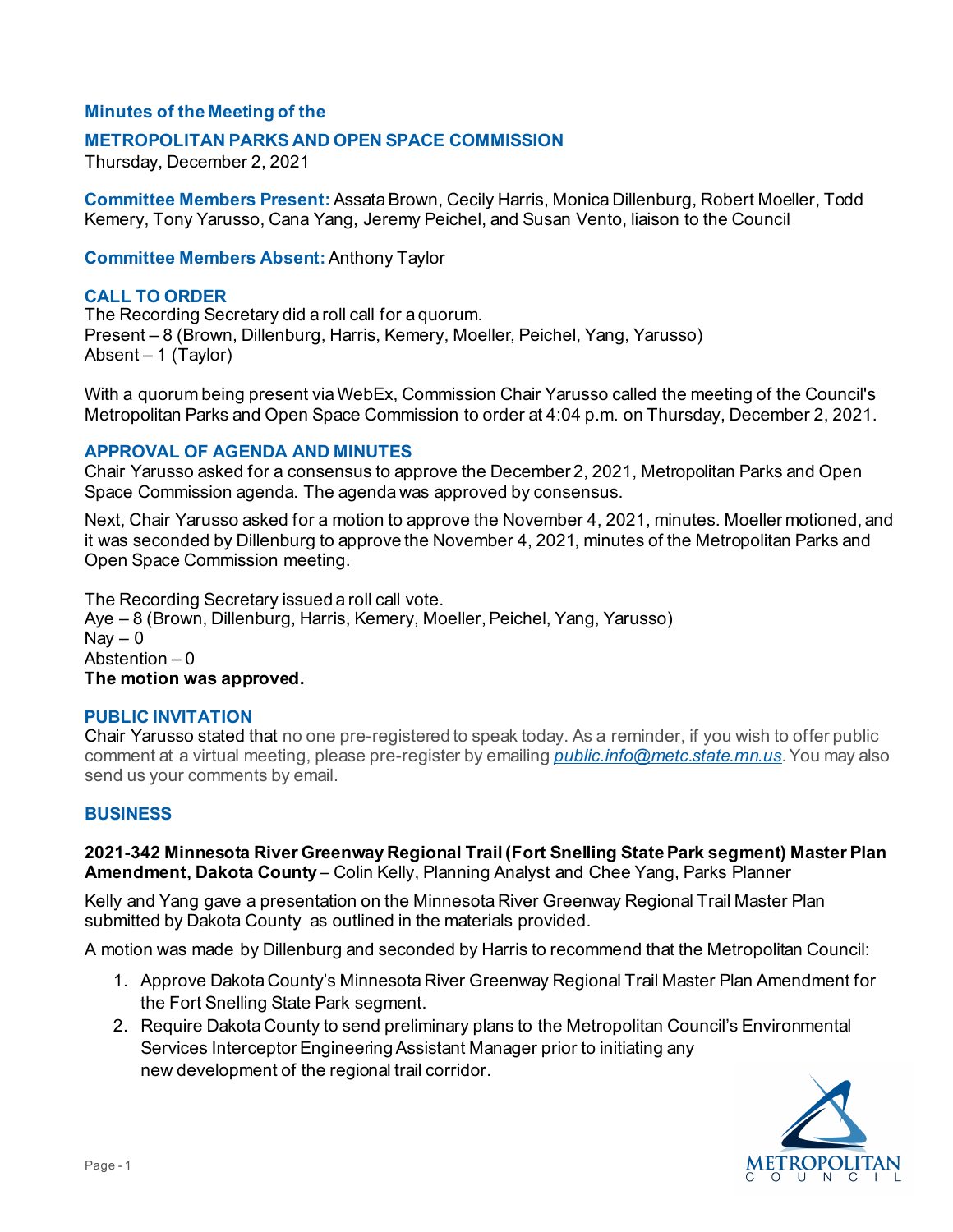Moeller expressed support for the proposal and asked if there are any equity issues or concerns about indigenous artifacts that arose during the planning process. Kurt Chatfield, Dakota County responded that they have prepared an interpretive plan and are working with the Native American Leaders, so they are actively engaged with that community.

Moeller asked, are there any issues with construction, i.e., impacts to burial grounds, etc.? Chatfield stated they are aware of the presence of sacred sites in the vicinity of the planned trail and are actively planning to avoid any impacts with the proposed alignment.

Chair Yarusso asked if there is any concern about flooding? Chatfield responded that Dakota County is planning for this area to flood on occasion and are designing the trail and amenities accordingly.

With no further discussion, Chair Yarusso called for a vote. The recording secretary issued a roll call vote.

Aye – 8 (Brown, Harris, Dillenburg, Kemery, Moeller, Peichel, Yang, Yarusso)  $\text{Nav} - 0$ Abstention – 0 **The motion was approved.**

# **INFORMATION**

**Regional Parks Bonding Program, Fiscal Year 2023 Projects and Equity Highlights, Part 1 of 2** - Jessica Lee, Senior Parks Planner

Lee gave a presentation on the Regional Parks System Bonding Program as outlined in the materials provided. Five agencies presented their projects at this meeting and the remaining five will present in January.

Three Rivers Park District – Kelly Grissman presented the 7 projects listed in the presentation. She noted that they are focusing on taking care of existing infrastructure.

Dillenburg commented that she is particularly excited about the Mississippi Gateway Regional Park, as she uses this park and loves the work that has been done to date.

Kemery asked, are some things not ADA accessible, particularly at Lake Rebecca Park Reserve? For example, restrooms and picnic shelters? Grissman assured the Commission that all development and redevelopment will be ADA accessible.

Ramsey County Parks – Scott Yonke presented 2 projects listed in the presentation at Battle Creek and Long Lake Regional Parks. Both of these projects are to improve infrastructure – pavement upgrades.

Harris asked overall about equity measures and data behind them.

Chair Yarusso stated that the equity analysis is done at the project level and the park agencies make a general analysis based on who will benefit.

Lee stated that at this point, we are asking the agencies for highlights of their projects. There will be a more detailed equity analysis done when the actual applications are submitted.

Chair Yarusso discussed measuring the success of equity implications.

Mullin stated that the Council has developed a Parks and Trails Equity Tool, that helps agencies understand the demographic information of the populations surrounding the proposed projects.

City of St. Paul – Paul Sawyer introduced 2 projects on their bonding list outlined in the presentation provided.

Kemery stated that he appreciates Saint Paul's presentation and is excited to see the end results of this project, including improvements to park accessibility.

Anoka County – Karen Blaska introduced 4 projects outlined in the presentation provided.